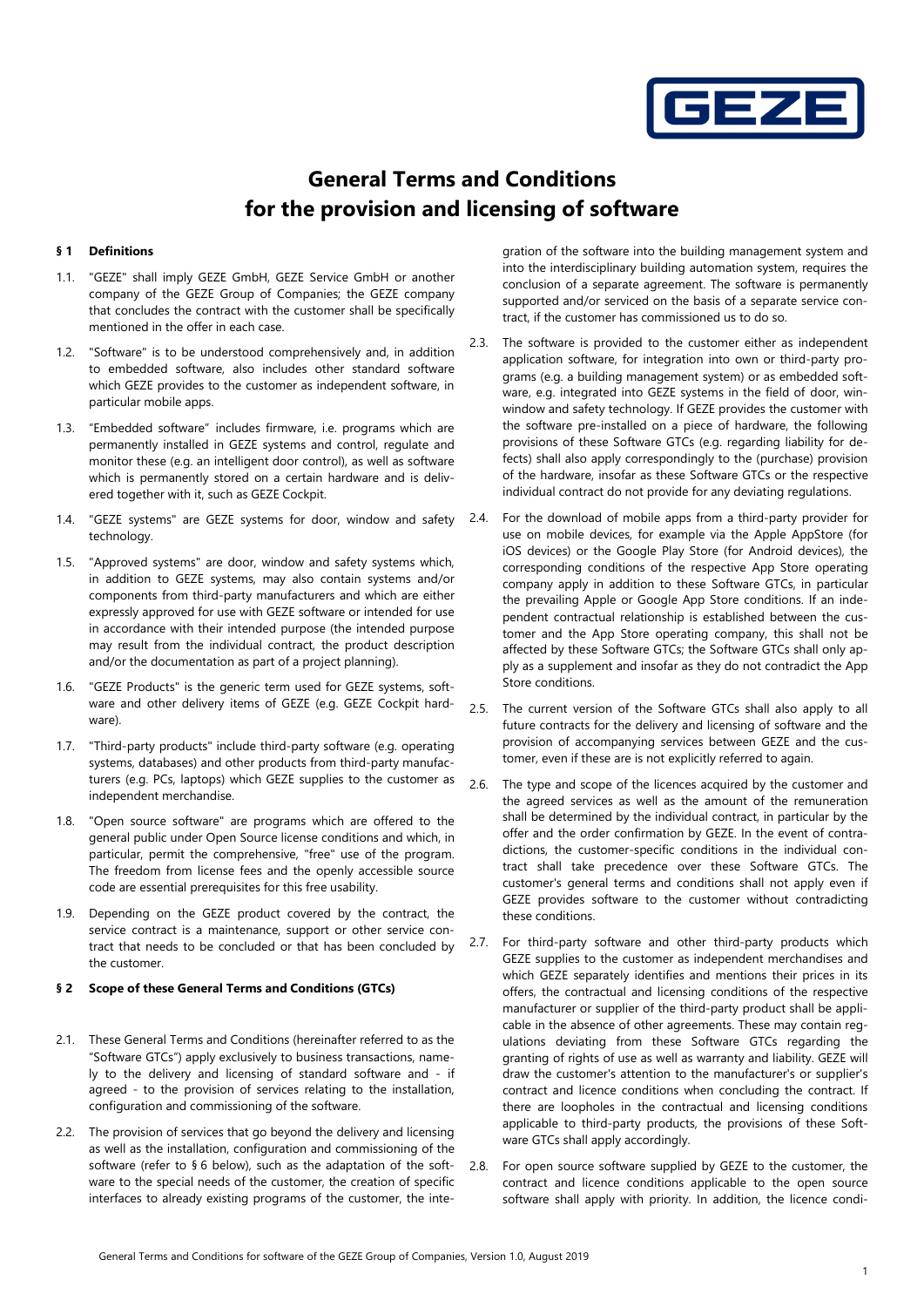tions in these Software GTCs shall apply accordingly. The individual open source software components including the applicable open source license conditions (in full text) are listed in detail within the software (e.g. in a Readme file). Upon request, GEZE will also provide the customer with the applicable open source license conditions outside the software. Within its area of responsibility, the customer shall ensure compliance with the open source license conditions applicable to the open source software.

### § 3 Dates and deadlines; scope of delivery and functions

- 3.1. Agreed dates and deadlines are non-binding unless they are explicitly designated as binding in the individual contract. Compliance with agreed dates and deadlines requires the timely receipt of all required documents and information as well as the timely provision of the necessary materials and cooperation services by the customer.
- 3.2. Events beyond the control of a contractual partner that make the delivery or service considerably more difficult or temporarily impossible, such as force majeure, strikes, lock-outs, absence or delay of supplies from third parties despite the conclusion of congruent hedging transactions, entitle the affected contractual partner to postpone the fulfilment of its obligations for the duration of the hindrance plus a reasonable restart time. The contractual partners shall notify each other immediately of the occurrence and end of such circumstances.
- 3.3. The software shall be made available to the customer in the current version at the time of delivery and it is either integrated into a GEZE system, pre-installed on the hardware or provided in the electronic format. Unless otherwise agreed upon, the customer shall not be entitled to the provision of the source code of the software; the only exception to this shall be open source programs whose license conditions expressly intend the provision of the source code. If the software is provided to the customer exclusively in object code, the rights of use granted for the software shall also relate exclusively to the use of the software in object code. If this is necessary to operate the software, the customer shall receive a user manual in printed or electronic format (e.g. as integrated online help) in German and English together with the software.
- 3.4. The scope of functions and services of the software shall be conclusively derived from the individual contract, the product description as well as the user manual. The software can and may be used for control and use only together with GEZE systems and other approved systems. GEZE assumes no responsibility for the usability and operability of the software for controlling or for its use together with other systems that are not approved by GEZE.
- 3.5. GEZE reserves the right to make changes and improvements to the supplied GEZE products as part of technical development or due to changed legal requirements, provided that these do not impair the usability of the GEZE products for the contractually intended purpose. This also applies to changes and improvements which are made after the GEZE product has been handed over to the customer. GEZE further reserves the right to collect and use (nonpersonal) system data (refer to § 11.1) from the customer in order to improve the quality of service and/or to facilitate the rectification of defects in GEZE products; details can be found in § 11 below.

# § 4 Granting of usage rights

4.1. All copyrights and other protective rights to the software (including all new versions) are exclusively owned by GEZE in relation to the customer. The customer receives only the simple usage rights for the software described in §§ 4 and 5.

- 4.2. Unless otherwise regulated in the individual contract, GEZE shall grant the customer the non-exclusive, unlimited usage rights and to utilise the software for the customer's own purposes agreed upon or presupposed by both contractual partners, subject to a condition precedent (including any customer-specific adaptations and/or extensions) and subject to full payment of the agreed remuneration. The special rules in § 13 below shall apply with priority to the provision of software for temporary use (e.g. as part of a subscription model).
- 4.3. The customer may use the software for the agreed type and number of licenses (e.g. released systems, authorised users). The type and scope of the usage rights granted or the scope of the contents of the licences are specified in detail in GEZE's offer or order confirmation. If necessary for use in accordance with the contract, the customer shall be entitled to reproduce the software and make a necessary backup copy, which shall be marked as such by the customer. Copyright and other property right notices within the provided software may not be altered or removed by the customer.
- 4.4. If the customer acquires the software as an external sales partner of GEZE (e.g. as a specialist planner or system integrator) for the purpose of resale, the customer shall be entitled to resell the software in the ordinary course of business in its own name and on its own account to end customers and to grant them usage rights for the software. The sales partner shall be the sole contractual partner and contact person of the end customer. The sales partner is not authorised to represent GEZE in legal transactions. The sales partner is not permitted to grant its end customers other or more extensive rights to the software than those granted to it as far as the software is concerned. In particular, the end customer's usage rights also refer to the use of the software exclusively in connection with GEZE systems or other released systems. Furthermore, the sales partner shall not make any contractual promises to the end customer that go beyond or deviate from the agreed quality of the software according to the individual contract and these Software GTCs.
- 4.5. The customer shall only be entitled to integrate the software into its own or third-party programmes (e.g. a building management system) with the prior written consent of GEZE. Such integration shall take place exclusively via the interfaces provided by GEZE for this purpose. The customer is solely responsible for the compatibility and interoperability of the software with other programs. If GEZE agrees to integrate the software into another program, the customer shall be entitled to distribute the software as part of this superordinate program to end customers and to grant them usage rights, whereby the usage rights granted to the end customer for the software may not exceed the rights granted to the customer; § 4.4 above shall apply accordingly.
- 4.6. Sub-licensing for a limited period of time, leasing or other forms of temporary transfer of the software to third parties, use in SaaS, outsourcing or computer centre operations or any other use of the software by or for third parties against payment or free of charge require the prior written consent of GEZE. Third parties also include companies affiliated with the customer under company law.
- 4.7. The customer is not entitled to translate, edit or rework the software beyond the scope permitted by law - in particular the scope regulated by § 69d UrhG (German Copyright Act). The decompilation of the software to achieve interoperability of the software with other programs is permissible only within the mandatory limits of § 69e UrhG and if GEZE does not voluntarily provide the necessary information and documents within a reasonable period despite a written request by the customer.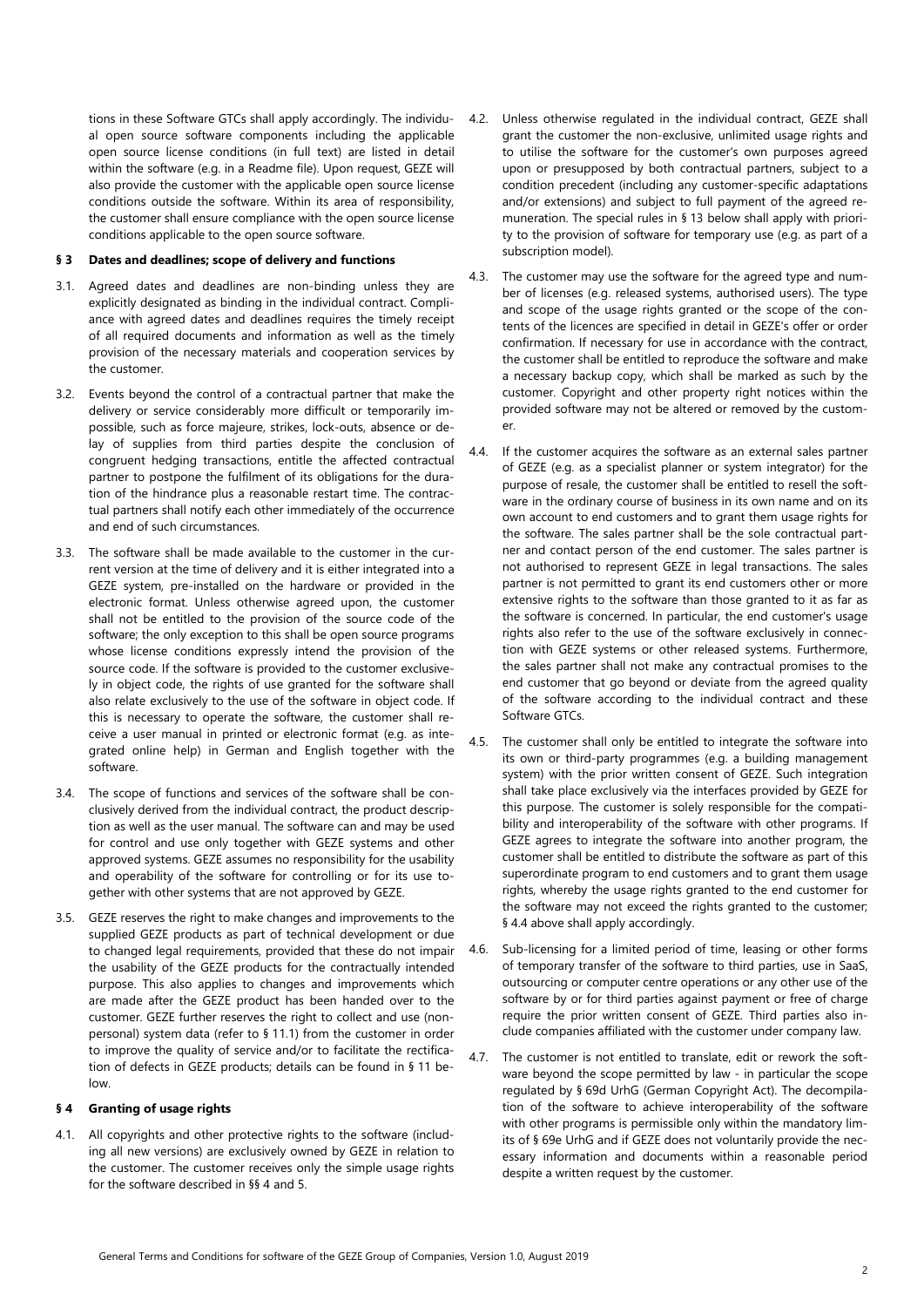- 4.8. In the case of the provision of software for demonstration, pilot or test purposes, the customer's rights of use shall be limited to such actions that serve to determine the condition of the software and its suitability for the customer's purposes. Any further acts of use, in particular the productive operation or the preparation of the productive operation, shall be prohibited without the express consent of GEZE, as shall the creation of copies (including backup copies), the processing and decompilation of the software. The customer is aware that the software provided for pilot or test purposes may be prototypes, beta versions or the like, the accuracy and stability of which has not yet been fully tested for all purposes under productive operating conditions - there are therefore no claims against GEZE for liability for defects (unless GEZE has deliberately caused a defect or fraudulently concealed it). If a specific test period has been agreed, the customer must completely and irretrievably delete the software after its expiry and confirm this deletion in writing to GEZE upon request.
- 4.9. After installation of a new version of the software, which is made available to the customer e.g. within the scope of subsequent performance or other services, the usage rights for the previous program version shall become void.
- 4.10. The customer may transfer the software acquired by GEZE for permanent use to a third party under final abandonment only for its own use. In any case, the transfer of the software requires the prior written consent of GEZE. GEZE will give its consent if the customer submits a written declaration by the third party wherein the third party undertakes to GEZE to comply with the licence conditions applicable to the software, and if the customer assures GEZE in writing that it has transferred all original copies of the software to the third party to the extent of the resale and has deleted all copies made by it. The provision in § 5.2 shall apply with priority in case of forwarding of embedded software.
- 4.11. Any use of the software together with systems other than those released by GEZE and any other use of the software beyond the limits agreed in this § 4 requires the prior written consent of GEZE. If the use takes place without this consent, GEZE shall invoice the customer for the remuneration incurred for the further use in accordance with its respectively valid price model (also retroactively). In addition, the right to demand claims for damages shall remain reserved. The customer is obliged to notify GEZE in advance of any change affecting his right of use or the agreed remuneration (e.g. imminent sub-licensing)

## § 5 Embedded software

- 5.1. If the software is integrated into the customer's system and made available as a fixed component of hardware supplied by GEZE (e.g. GEZE Cockpit hardware) or a GEZE system in the field of door, window or safety technology (e.g. control software), the customer may use the software only together with this GEZE product. The use of the software for or together with another product or system requires the prior written consent of GEZE.
- 5.2. The customer shall only pass on the embedded software and the usage rights for the software to third parties together with the GEZE product in which the software is integrated or for which it is intended. In all other cases, the software may only be passed on to third parties and the transfer or granting of usage rights to third parties with the prior written consent of GEZE. In the event of a permissible transfer of the software, the customer may not retain any copies of the software.
- 5.3. Otherwise, the provisions of § 4 shall also apply to embedded software.

## Provision of services; cooperation; acceptance

- 6.1. If GEZE also provides services such as the installation, configuration and commissioning of the software provided ("softwarerelated services"), the scope and quality of the services shall be governed exclusively by the individual contract and the documents confirmed as binding by GEZE. Further customer specifications must first be confirmed in writing by GEZE. Unless expressly agreed otherwise in the individual contract, software adaptations based on source code and customer-specific interface adaptations do not form part of the scope of services. The reference to technical standards serves only to explain or describe performance and in no way constitutes the acceptance of a warranty.
- 6.2. GEZE may use affiliated companies, external GEZE partners or other subcontractors as vicarious agents for the provision of services, whereby GEZE shall always remain directly obliged to the customer. The customer may object to the use of a subcontractor only owing to a justifiable reason.
- 6.3. If the provision of software-related services is agreed in the individual contract, GEZE shall take over the configuration as well as the subsequent installation and commissioning of the software at the customer in accordance with the documentation created (e.g. in a functional specification) in the absence of deviating agreements. The customer shall immediately check any documentation created and provided by GEZE to ensure that the settings described therein fully meet his needs and requirements. If the customer discovers defects, gaps or contradictions during the inspection, he shall inform GEZE immediately and GEZE shall supplement and/or correct the documentation accordingly; otherwise the customer shall release the documentation. The documentation shall be deemed to have been released if the customer does not submit written complaints to GEZE within 2 weeks of its transfer. After release of the documentation by the customer, it forms the binding and final basis for the provision of further services, replacing all other already existing documents describing the services. If the customer requests conceptual or content changes to the settings or services after approval of the documentation, this will be treated as a request for a contract change.
- 6.4. The customer shall provide the proper and complete cooperation services required for the fulfilment of the contract on time and free of charge. This includes, in particular, the services listed below; further cooperation services may arise in addition, e.g. from the individual contract.
	- The customer shall ensure that its employees have the necessary qualifications and decision-making powers to provide the cooperation services.
	- Insofar as this is necessary for the provision of services, the customer shall provide complete and consistent data, information and documents as well as the necessary IT and other infrastructure and shall participate in tests and acceptance tests.
	- The customer shall create all conditions that are necessary for the proper provision of services in its sphere of operation. In particular, the customer shall grant GEZE access to its systems that need to be connected to the extent necessary.
	- The customer shall ensure the provision and licensing of required third-party products (hardware, software, databases, etc.) required for the provision of the contractual services. The customer shall be responsible to ensure the proper operation and availability of the third-party products (including any necessary access and processing rights of GEZE), if necessary by means of licence and service contracts with the manufacturers or suppliers of the third-party products.
	- The provision of materials and technical cooperation services must be provided by the customer such that the agreed services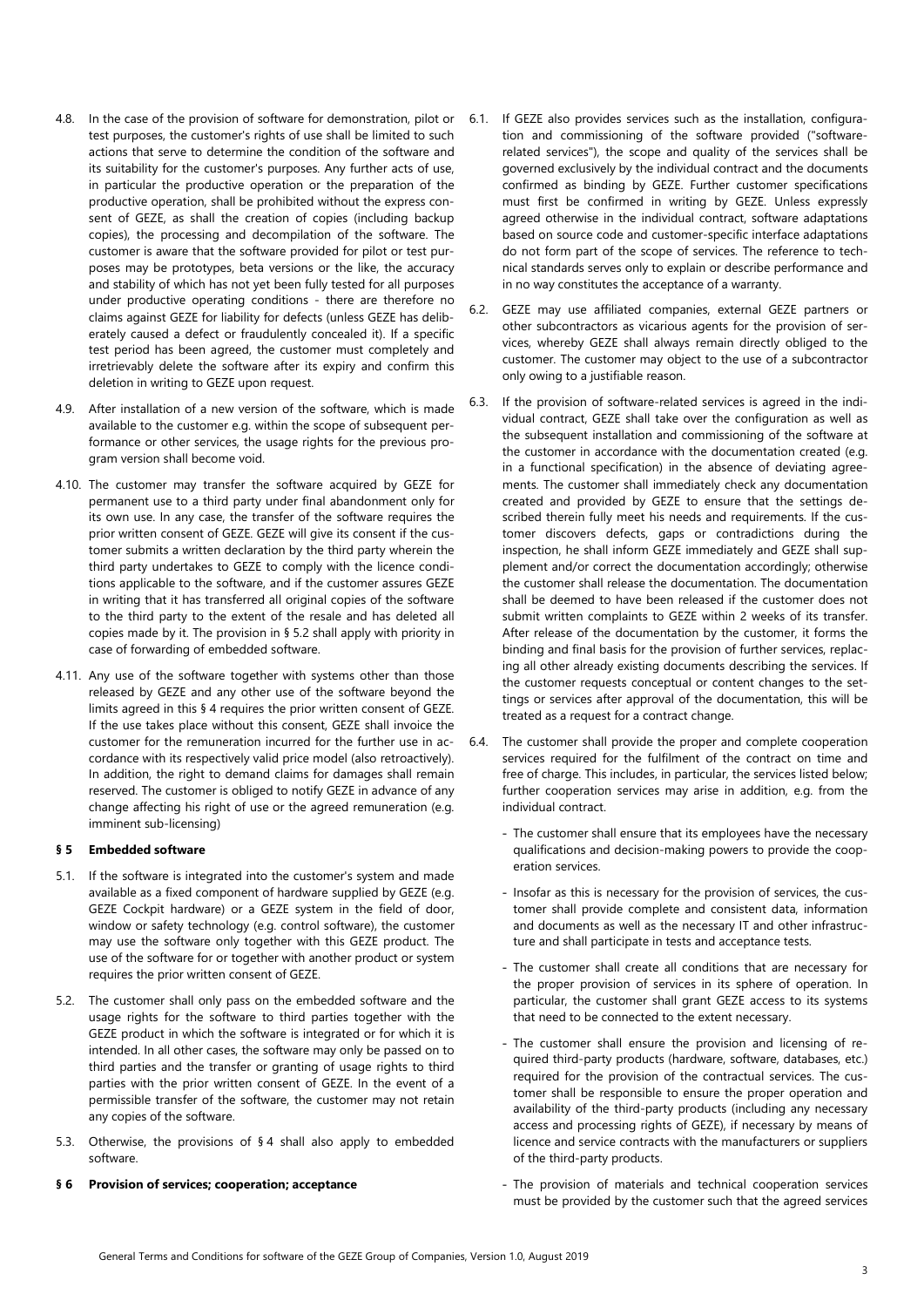can be performed by GEZE without delay and interruption. The customer shall coordinate third-party services related to GEZE's services in such a way that they do not cause delays, waiting times and/or additional expenses to GEZE.

- The customer shall observe the applicable technical system requirements for the software, including, for example, regular updating of operating systems and other system and security software, also provided these have been supplied to the customer by GEZE.

The additional expenses and waiting times of GEZE resulting from the omitted, delayed or improper fulfilment of cooperation obligations shall be invoiced to the customer based on the actual efforts and expenses. This shall also apply in the event that necessary provisions by the customer do not meet GEZE's requirements or the customer does not comply with the technical system requirements and this results in additional expenditure. Further claims of GEZE due to improper cooperation shall remain unaffected.

6.5. Insofar as acceptance must take place on the basis of statutory regulations or the contractual partners explicitly agree to conduct the acceptance tests, the contractual partners shall execute an acceptance procedure in accordance with the following conditions. If GEZE has provided the entire agreed services, it shall first make the results of the work available to the customer for acceptance and inform the customer of the readiness for acceptance. The customer shall conduct the acceptance test within 2 weeks and declare acceptance if no defect in the work results preventing acceptance has occurred during the acceptance test. Acceptance shall be prevented only due to material defects which nullify or severely restrict the usability of the work results for the agreed or presumed purpose.

Acceptance shall be deemed to have been granted by the customer at the latest when

- the work results have been completed and handed over to the customer,
- GEZE has notified the customer of its readiness for acceptance and requested acceptance within a period of 2 weeks, and
- the customer has not refused acceptance within this period stating at least one essential defect, or the customer has not started productive use of the software and work results, i.e. has not only put the software into operation for pure test purposes.

# § 7 Remuneration and payment conditions

- 7.1. The amount and due date of the license fee are determined by the individual contract. The remuneration for services is paid either at a flat rate (fixed price) or based on actual expenses at the agreed daily or hourly rates. If services are remunerated on the basis of actual expenses, they shall be invoiced to the customer after the service has been rendered, subject to submission of the customary proof of activity by GEZE.
- 7.2. All prices are quoted in euros plus the applicable statutory VAT. The customer must make payments within 14 calendar days of the invoice date without deduction.

# § 8 Defect rights

8.1. In accordance with the following paragraphs, GEZE guarantees that the software supplied and used by the customer in accordance with the contract (including GEZE hardware, if applicable, on which the software is stored) and the work performed or the work results provided (hereinafter collectively referred to as the "contractual objects") comply with the product or service description and that their use by the customer in accordance with the contract does not conflict with any rights of third parties.

- 8.2. The customer shall notify GEZE in writing or in text form of any defects in the contractual items immediately after delivery or, in the case of hidden defects, immediately after their discovery. The customer shall take all reasonable measures to identify, isolate and document the defects. This may include the preparation of a defect report, system logs and memory extracts, the provision of the affected input and output data, interim and test results and other information and documents suitable for illustrating the defect. § 377 of the HGB (German commercial code) shall remain unaffected to the extent it applies to this contract.
- 8.3. GEZE guarantees that the contractual objects have the characteristics and functionalities described in the product or service description (e.g. in the offer or in the documentation). The customer can assert claims only due to defects that are reproducible or can be described comprehensibly by the customer. Functional impairments resulting, for example, from improper operation of the software by the customer, from the customer's system environment, from a change of operating system (including updates) or from other circumstances in the customer's area of risk are not considered to be defects.
- 8.4. Liability for defects presupposes that the customer complies with the technical system requirements specified by GEZE. The customer shall especially ensure the security of its network against unauthorised access from outside by means of suitable security measures corresponding to the latest technological advancements. Details of the technical system requirements can be found in GEZE's offer or order confirmation, for instance. Liability for defects also presupposes that the customer does not modify the contractual objects or use them contrary to the contractual specifications (e.g. under different usage conditions), unless the customer proves that the defect has occurred irrespective of this.
- 8.5. If GEZE provides services according to the customer's specifications or adapts components of third parties or of the customer at the customer's request or integrates them into its own software or GEZE products or connects them with these products, GEZE shall not assume any responsibility for the technical and legal properties of these third-party components or the consequences of the implementation of the customer's specifications.
- 8.6. In case of a defect in the contractual objects provided at the time of transfer of risk, GEZE shall provide warranty through subsequent performance, which, at GEZE's discretion, shall be effected by subsequent delivery (e.g. within the framework of an update or patch) or by rectification of defects. The rectification of the defect may also include GEZE initially showing the customer reasonable options to avoid or circumvent the effects of the defect ("workaround").
- 8.7. If subsequent performance finally fails (at least 2 attempts at subsequent performance per defect) or is refused by GEZE, the customer may withdraw from the contract or reduce the remuneration. Due to the complexity of the software, more than 2 attempts at subsequent performance may also be reasonable for the customer. In the event of only an insignificant deviation of the contractual items from the agreed quality, there shall be no right of withdrawal. GEZE shall pay damages and compensation for futile expenses due to a defect within the scope specified in § 10.
- 8.8. If GEZE provides services to search for or to rectify a defect without being obliged to do so, GEZE may demand a separate remuneration from the customer for such services according to the respectively valid GEZE prices. This applies in particular if a defect reported by the customer cannot be proven or does not originate from GEZE's area of responsibility. A claim for remuneration shall not exist if the customer cannot recognise that there was no defect in the contractual objects.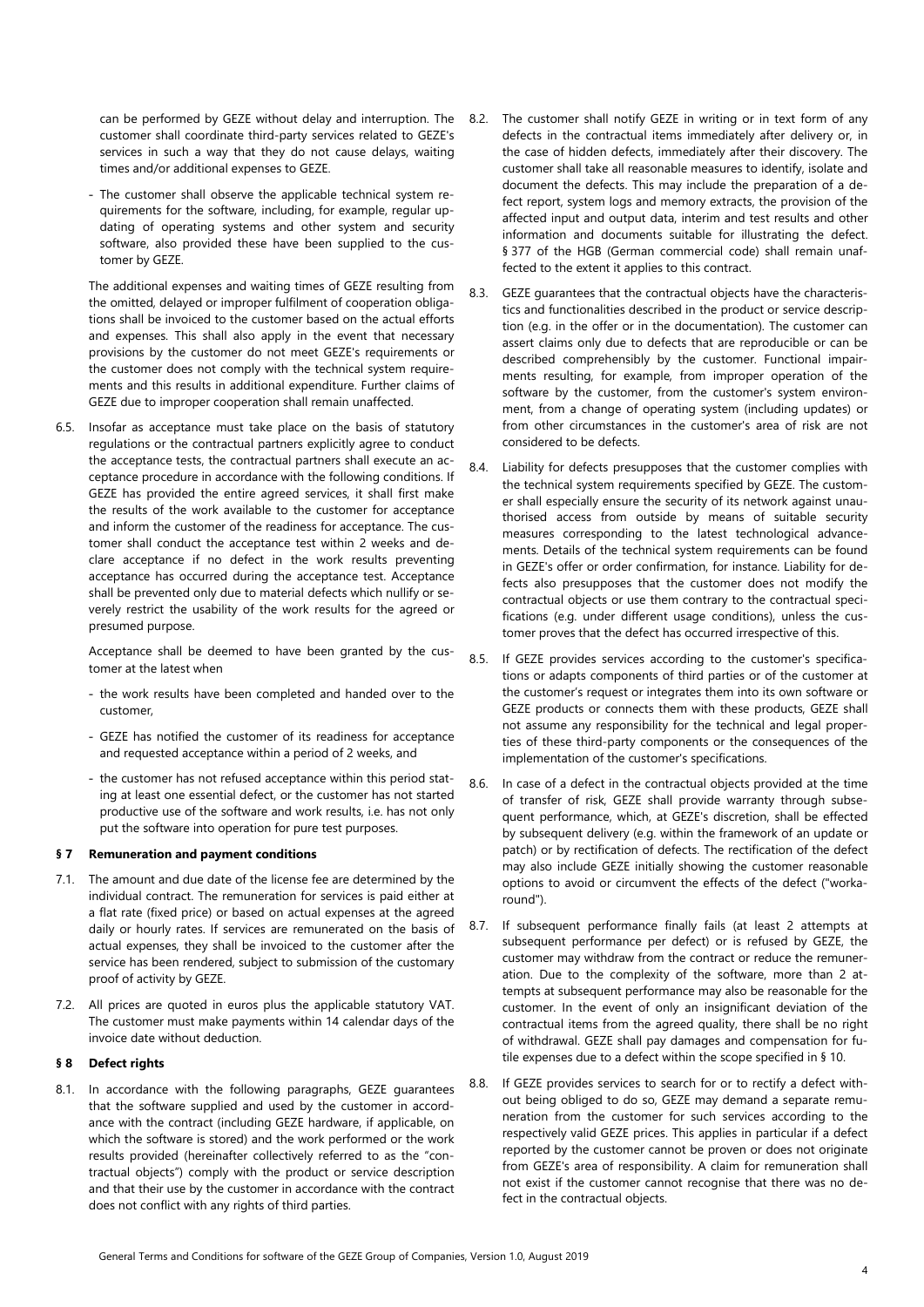- 8.9. The limitation period for the customer's warranty claims arising from this § 8 is one (1) year from delivery or - if an acceptance procedure is carried out - from the acceptance of the contractual objects. This does not apply in the event of intent or gross negligence on the part of GEZE, fraudulent concealment of a defect, a defect in title and in the cases specified in § 10.5.
- 8.10. If GEZE supplies third-party products to the customer, GEZE shall, in the event of a defect in the third-party product, assert its warranty claims against the manufacturer or supplier in the name of the customer or assign them to the customer for its own assertion. GEZE may initially also refer the customer to the manufacturer support (if available). Warranty claims against GEZE for defects of third-party products in accordance with these Software GTCs shall exist only if the judicial enforcement of the claims against the manufacturer or sub-supplier remains unsuccessful or is futile, e.g. due to insolvency of the manufacturer or sub-supplier. The statute of limitations of the customer's warranty claims against GEZE shall be suspended for the duration of the manufacturer's or subsupplier's claim. If GEZE satisfies the claims of the customer itself, any claims for defects against the manufacturer or sub-supplier assigned to the customer shall revert to GEZE (reassignment).
- 8.11. If GEZE provides the customer with updates or other new versions of the software outside the framework of an existing service contract and without any other remuneration being due for this, these new versions are not subject to any warranty of their own. Any warranty claims of the customer based on the originally acquired software version remain unaffected, i.e. the customer does not lose any rights in this respect through the provision of a free new software version. If GEZE provides the customer with new software versions free of charge, this does not, however, lead to a restart of limitation periods.

# § 9 Property right infringements

- 9.1. GEZE warrants that the software provided to the customer is free from third-party property rights and indemnifies the customer against third-party claims based on property rights infringements in accordance with the following provisions.
- 9.2. If third parties assert claims against the customer arising from the infringement of their property rights as a result of the contractual use of the software by the customer, the customer shall inform GEZE of this immediately in writing and with comprehensive details. GEZE is entitled, but not obliged, to settle the dispute with the third party independently in and out of court. If GEZE makes use of this right, the customer shall support GEZE to an appropriate extent free of charge. The customer shall not acknowledge the claims of the third party on its own initiative.
- 9.3. If the software has a defect in title at the time of transfer of risk, GEZE shall provide the customer with a legally flawless option to use the software. Alternatively, GEZE may also exchange the affected software for equivalent software if this is reasonable for the customer. If an infringement of third-party property rights and/or a legal dispute with the third party over corresponding claims can be eliminated or avoided by the customer using a more recent software version provided by GEZE, the customer is obliged to take over and use this version within the scope of its duty to minimise damage, unless the customer can prove that the use of the more recent version is unreasonable.
- 9.4. GEZE shall indemnify the customer within the limits of liability of § 10 from all damages caused by the infringement of property rights, insofar as these are based on a legal defect for which GEZE is responsible. Otherwise, the provisions for material defects mentioned in § 8 shall apply accordingly to the customer's claims based on defects of title.

9.5. In particular, GEZE shall not be liable if claims of a third party based on alleged or actual infringements of property rights are based on the fact that the software was modified by the customer or used together with systems not approved by GEZE or in violation of the other contractually agreed conditions of use or for purposes other than those contractually agreed.

# § 10 Liability

- 10.1. If GEZE provides the customer with software or renders services without any remuneration, e.g. a free update of the software or during a free test phase, GEZE shall only be liable for intentional and grossly negligent breaches of duty.
- 10.2. Otherwise, GEZE shall only compensate for material damage and financial loss as well as for futile expenses, irrespective of the legal basis, to the following extent:
	- In the case of intent and gross negligence in the full amount as well as in the case of the assumption of a guarantee in the amount of the protective purpose covered by the guarantee;
	- In all other cases, only in the event of a breach of an essential contractual obligation, without which the achievement of the purpose of the contract would be endangered and on the fulfilment of which the customer can therefore regularly rely (socalled cardinal obligation), namely on compensation for the typical and foreseeable damage.
- 10.3. Within the limits of § 10.2, GEZE shall only be liable for the recovery of data of the customer which GEZE stores or secures for the customer within the framework of its contractual obligations, if the customer has ensured that the data from stocks held is available in electronic form and can be reproduced at any time with justifiable effort. The customer is and shall remain responsible for the necessary and adequate backup of its data depending on the associated risk.
- 10.4. The above limitations of liability shall also apply in favour of the legal representatives, vicarious agents and employees of GEZE.
- 10.5. GEZE's liability for damages resulting from injury to life, body or health and under the Product Liability Act shall remain unaffected by the above provisions.

# § 11 Rights for the system data

- 11.1. This § 11 applies to all data that is created, collected or otherwise processed by GEZE at the customer's premises via GEZE products or via special so-called "IoT devices", irrespective of the type of data involved (raw data, structured data, analysis results), how and by whom the data were generated (e.g. using sensors, Big Data analyses), in which form and in which format the data is available (e.g. individually or as part of a database), where it is stored (e.g. locally on the GEZE Cockpit hardware, within a GEZE door system, in the cloud) and whether ownership or other property rights are applicable for this data. Essentially, this contains data on technical system states, system settings, command information (opening, closing), operating/standstill times, measured values (e.g. temperature, speed), error messages and other maintenance-relevant information (hereinafter referred to as "the system data"). The contractual partners may specify the relevant system data in the individual contract.
- 11.2. GEZE shall have the exclusive ownership of the system data described under § 11.1 as far as the relationship between the contractual partners is concerned. Accordingly, GEZE is entitled to comprehensive use and utilisation of this system data in all formats. This includes, for example, reproduction, distribution, analysis, processing and further development, integration into or linking to other data. If the customer is (also) entitled to the data usage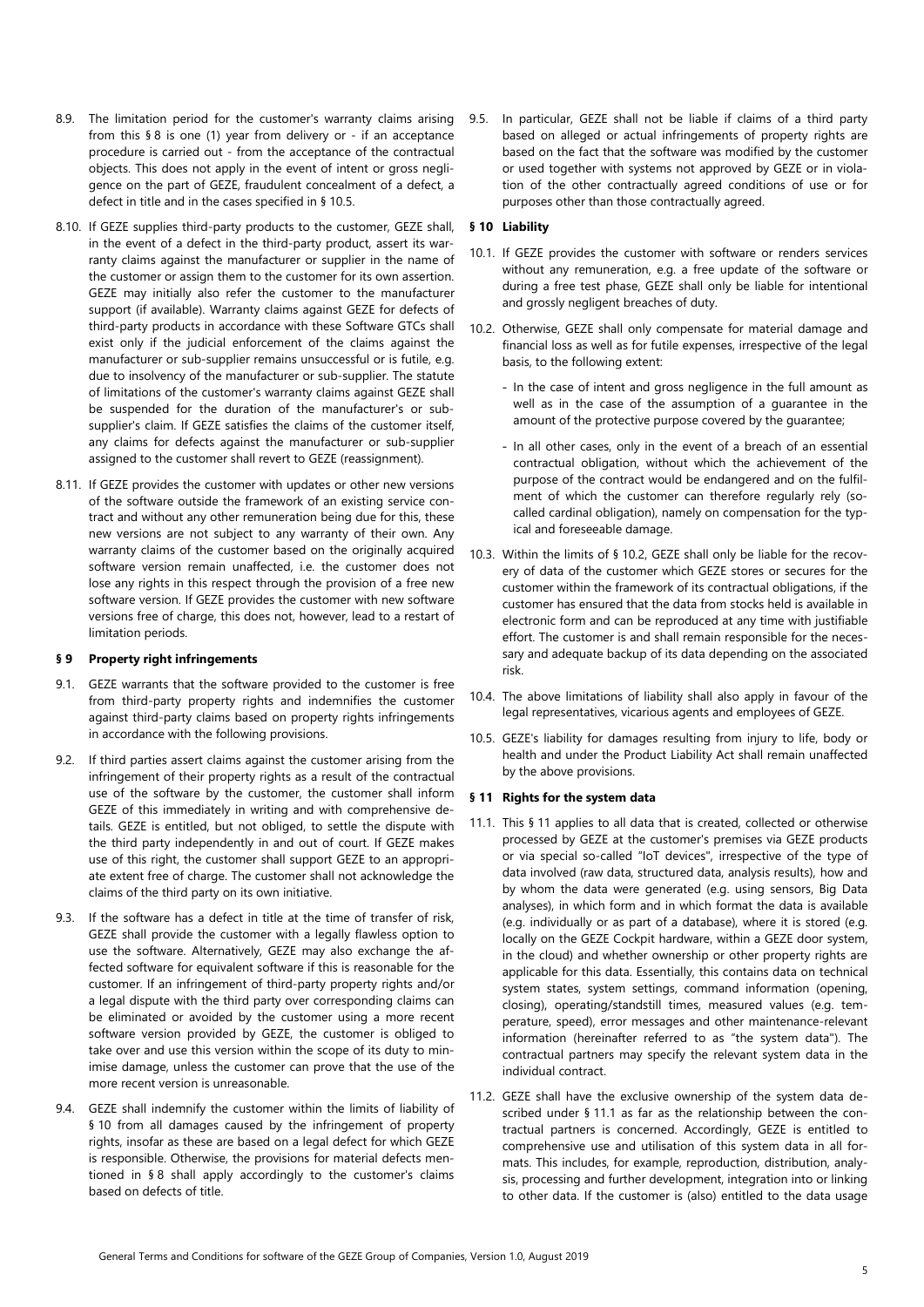rights, it shall grant GEZE all rights to the data transmitted by it or accessible by GEZE which is necessary for the fulfilment of the contract, in particular for the storage and processing of such data for the purposes of system control, configuration and parameter settings, cause analyses and elimination of faults and errors in GEZE products and for other service purposes. For this purpose, GEZE may store and process the data on its own systems or in cloud infrastructures and pass them on to third parties (e.g. external service partners) or make them accessible (e.g. via a corresponding service app). Furthermore, the customer shall provide GEZE with the free and non-exclusive right, unlimited in time, space and content, to permanently evaluate the collected and processed system data for analysis, optimisation and benchmarking purposes and to merge, duplicate, process and disseminate them in any form with other data (including other customers).

- 11.3. All system data shall be stored and secured by GEZE in such a way that third parties have as little access as possible to the data. In this respect, the contractual partners may agree specific security measures in the individual contract. If the system data is stored in the customer's control area (e.g. on the GEZE Cockpit hardware), GEZE is entitled to access and release the system data at any time. This claim also applies to the system data beyond the term of the contract; the customer is not entitled to a right of retention of the system data from any legal perspective. The customer is not entitled to obstruct or restrict GEZE's access to the system data in any way.
- 11.4. GEZE shall ensure that the customer, its employees or other natural persons cannot be identified (even indirectly) by third parties in the event of any use and exploitation of the system data and that any trade and business secrets of the customer which may be contained in the system data are not disclosed to third parties (e.g. by anonymisation or aggregation of the system data).

# § 12 Confidentiality and data protection

- 12.1. The contractual partners undertake to maintain secrecy with regard to all trade and business secrets of the other party which have been entrusted to them, made accessible or otherwise made known to them as well as other confidential information, to use such information only for the agreed purpose and not to disclose it to third parties. GEZE's confidential information especially includes the software in all forms of expression including the user manual. The contractual partners shall only provide access to the confidential information to such employees and subcontractors (who are bound to secrecy), who must have knowledge for the purposes of fulfilling the contract.
- 12.2. The obligation to maintain secrecy does not apply to confidential information which was previously known to the recipient without any obligation to maintain secrecy or which is or becomes generally known without the recipient being responsible for this or which is lawfully communicated to the recipient by a third party without any obligation to maintain secrecy or which has demonstrably been developed independently by the recipient.
- 12.3. The contractual partners undertake to properly store all business objects and documents made available to them by the respective other contractual partner and to hand them over to the other contractual partner at any time upon request. In particular, they shall ensure that unauthorised third parties cannot access the documents.
- 12.4. If personal data of the customer or third parties is processed by GEZE on behalf of the customer, GEZE shall impose an obligation on the employees entrusted with this task in writing to ensure the confidential treatment of such data prior to their deployment. GEZE is entitled to pass on personal data to affiliated companies and other subcontractors (e.g. external service partners) used in

accordance with the contract, insofar as such forwarding is necessary for the provision of the service commissioned in each case. If the customer provides GEZE with access to personal data, it shall first ensure that the relevant legal requirements for transmission to and processing by GEZE (and, if applicable, its subcontractors) are met.

- 12.5. If and to the extent that personal data is processed (in particular customer data), the contractual partners shall regulate in the individual contract as to who is responsible within the meaning of data protection law and how legally compliant data processing is ensured. If required, the contractual partners shall conclude a contract for the processing of orders in accordance with Article 28 of the General Data Protection Regulation (GDPR). GEZE will process this data on behalf of the customer, exclusively in accordance with the customer's instructions and not for its own purposes (or only after anonymisation).
- 12.6. If the customer consents to being named as a reference customer, GEZE may include the name of the customer in a reference list for its own advertising purposes and use the customer's company names, brands and logos in printed publications and online, in particular on the GEZE website.

## § 13 Special rules for temporary software licensing

- 13.1. If the contractual partners agree on a temporary transfer and use of the software by the customer (e.g. within the framework of a subscription model), this is a rental agreement (in the case of free use, a loan agreement), for which the following special rules shall be applicable with priority over the other provisions of these Software GTCs. If software is made available to the customer via the Internet for online use in the form of Software as a Service or a Cloud solution, further specific conditions (e.g. regarding owed availability) arising from the individual contract or from a service level agreement (SLA) shall apply in addition to these Software GTCs.
- 13.2. Upon conclusion of a contract for the temporary use of software, the Customer shall be granted a non-exclusive, non-transferable and non-sublicensable right to use the software for its own purposes during the term of the contract; otherwise §§ 4 and 5 shall apply to the scope of the usage rights. The amount and due date of the ongoing usage fees are determined by the individual contract.
- 13.3. In case of considerable defects in the software provided for temporary use, the customer shall be entitled to terminate the contract for good cause instead of withdrawing from the contract after the failure of subsequent performance or repair, insofar as the customer cannot reasonably be expected to adhere to the contract due to such defect. Otherwise, §§ 8 and 9 shall apply accordingly to the liability for defects in quality and title of the software. GEZE shall only be liable for defects in the software already existing at the time of conclusion of the contract, deviating from the legal regulation of § 536a of the BGB (German Civil Code), if GEZE is responsible for such defects.
- 13.4. Unless otherwise agreed, the contractual partners may terminate contracts for the temporary use of software with a notice period of 3 months to the end of the calendar year, for the first time at the end of the contractually agreed binding minimum term. If no other term is expressly agreed, a binding minimum term of one (1) year shall apply. The right of both contractual partners to terminate the contractual relationship due to an important reason shall remain unaffected. An important reason, which entitles GEZE to an extraordinary termination without notice, is in particular if insolvency proceedings are opened against the customer's assets or if the opening of insolvency proceedings is refused due to lack of assets or if the customer is in arrears for more than 2 months with